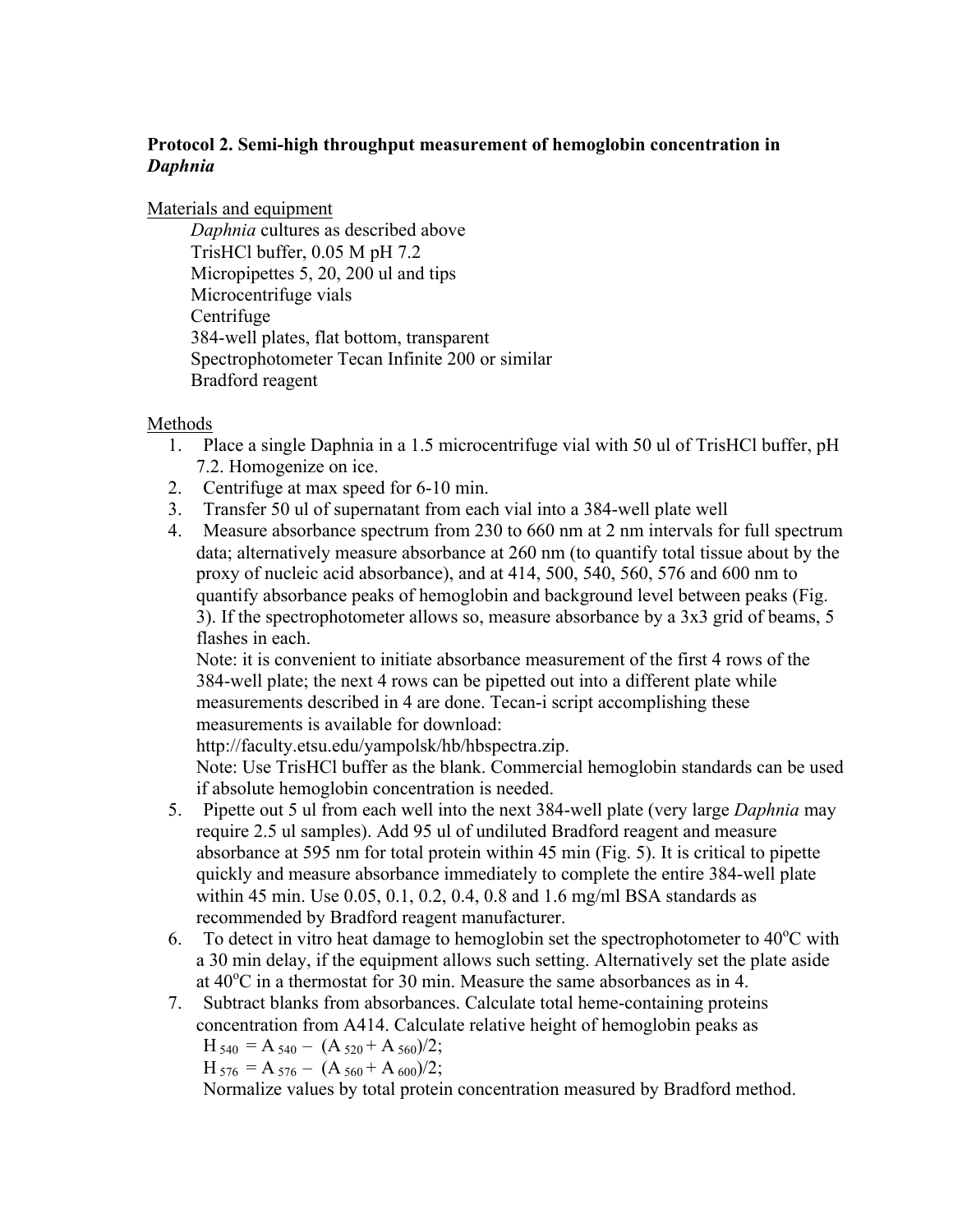Calculate relative abundance of methemoglobin as

 $M = A_{500} / (A_{500} + A_{540}).$ 



## **Figures**

Figure 1. Time until immobilization (Timm) (in minutes) in *Daphnia* acclimated to either 20ºC or 28ºC and exposed to 35º, 37º or 39º C. The value for 28ºC-acclimated *Daphnia* at 35ºC is a lower estimate as the experiment as terminated after 6 hours.



Figure 2. Time until immobilization (min) in *Daphnia* from 23 geographically distinct clones acclimated to either 20ºC or 28ºC (sorted by Timm28). Colors as on Fig. 1.



Figure 3. Time until immobilization (Timm) (in minutes) in normal and degassed water. Both gas saturation and acclimation temperature show significant effects, but the magnitude of the anoxia effect is relatively small, indicating that the acclimation effect is different and independent from anoxia tolerance.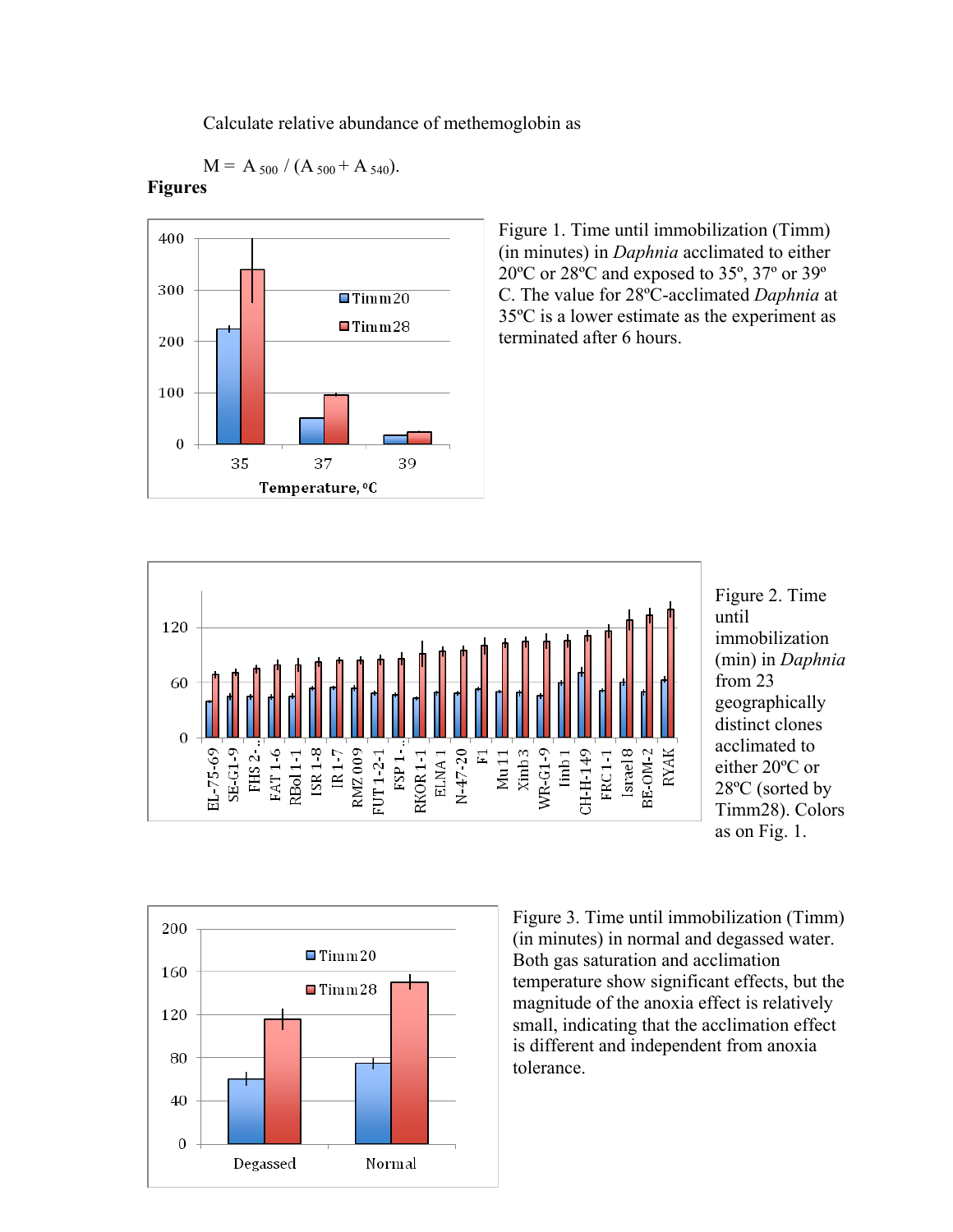

1.

Figure 4. Hemoglobin absorption spectra of two QTL progenitor lines (Iinb1 and Xinb3) and their hybrid (F1). Left: the entire spectrum; right: squared area magnified, peak height determination shown.